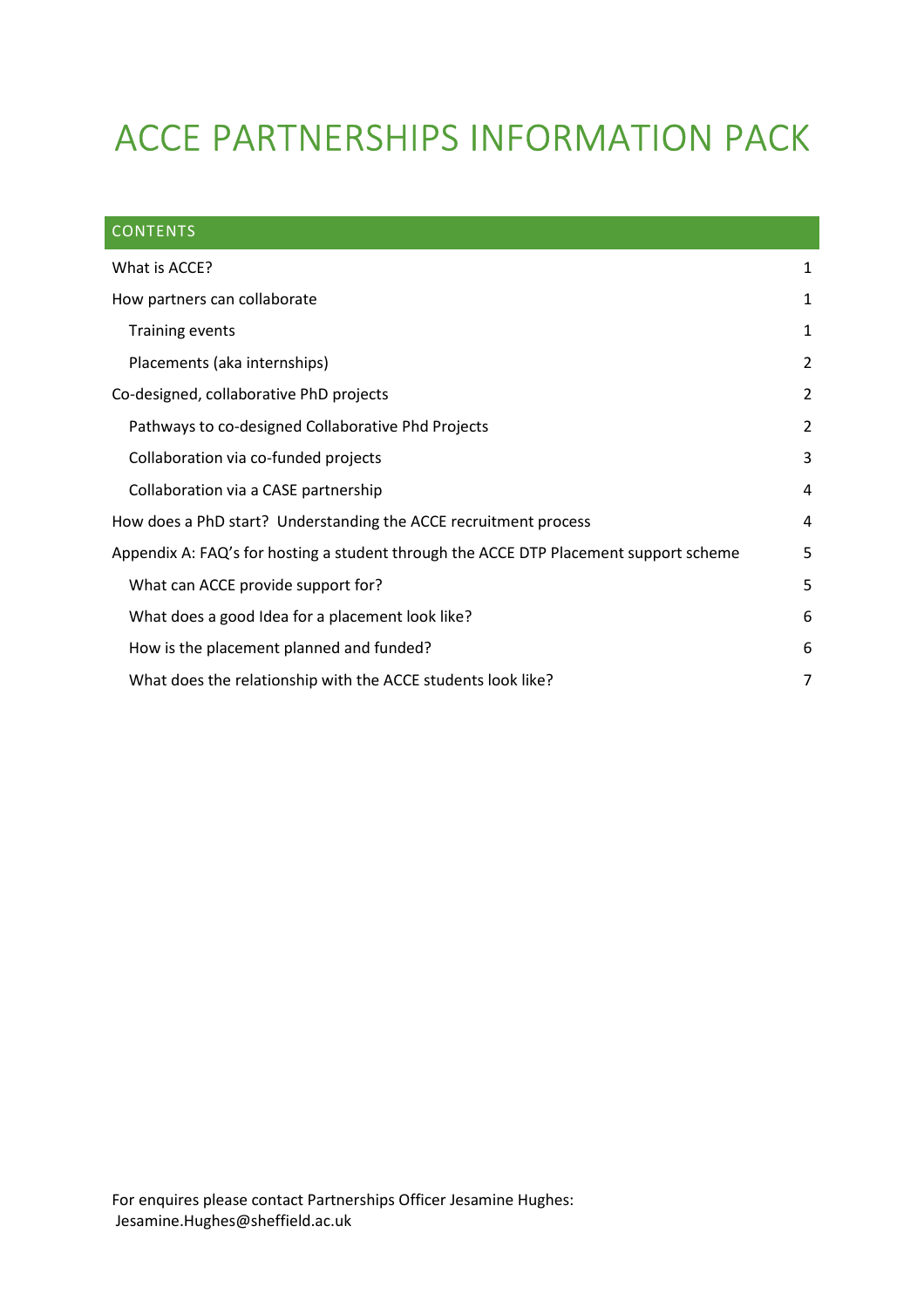## WHAT IS ACCE?

ACCE (Adapting to the Challenges of a Changing Environment) is a doctoral training partnership (DTP) between the Universities of Liverpool, Sheffield and York, the UK Centre for Ecology and Hydrology and the Natural History Museum London. It offers doctoral training with funding from the Natural Environment Research Council (NERC), which supports research in all aspects of environmental science in the UK (https://nerc.ukri.org/about/). The partnership, which is led by the University of Liverpool, brings together c.30 other partners representing the end-users of NERC research and the likely employers of our graduates. It is the only NERC DTP with an explicit emphasis on the **biological aspects of environmental research**. ACCE started in 2014 and has grown into a multi-disciplinary research training community centred on our c.80 students.

ACCE includes a strong element of **cross-institutional co-supervision of students** and **whole cohort training** to ensure students gain the necessary experience and skills that will enable them to become leaders of the next generation of environmental scientists. Equally important is training in **professional and transferable skills** essential in today's public and private sector workplaces. In terms of scientific remit, the ACCE DTP focusses on four key areas of innovation:

- Securing ecosystems and their natural capital
- Predicting and mitigating impacts of environmental change
- Understanding the dynamics of biodiversity
- Investigating mechanisms of evolutionary change: genes to communities

#### HOW PARTNERS CAN COLLABORATE

Research and training opportunities within ACCE are expanded and strengthened significantly through interaction with our partners. There are a variety of ways that partners contribute to the ACCE community, from co-designed PhD projects and steering the DTP's science, to offering training events or placements.

The next section is devoted to explaining co-designed PhD projects. Before that, we briefly introduce training and placement opportunities.

#### TRAINING EVENTS

There is large potential for partners to complement the training that we already offer ACCE students, resulting in even better skilled, and more rounded graduates. For example this could take the form of:

- Careers cafes: Streamed career insight talks which run every couple of months
- Specific skills workshops, according to partner expertise (e.g. species identification; policy and legal knowledge; business acumen; fundraising/ financing etc.)

Remuneration is potentially available to training providers. Any partner with a training suggestion is encouraged to contact Jesamine.Hughes@sheffield.ac.uk who will link you with the most relevant team member.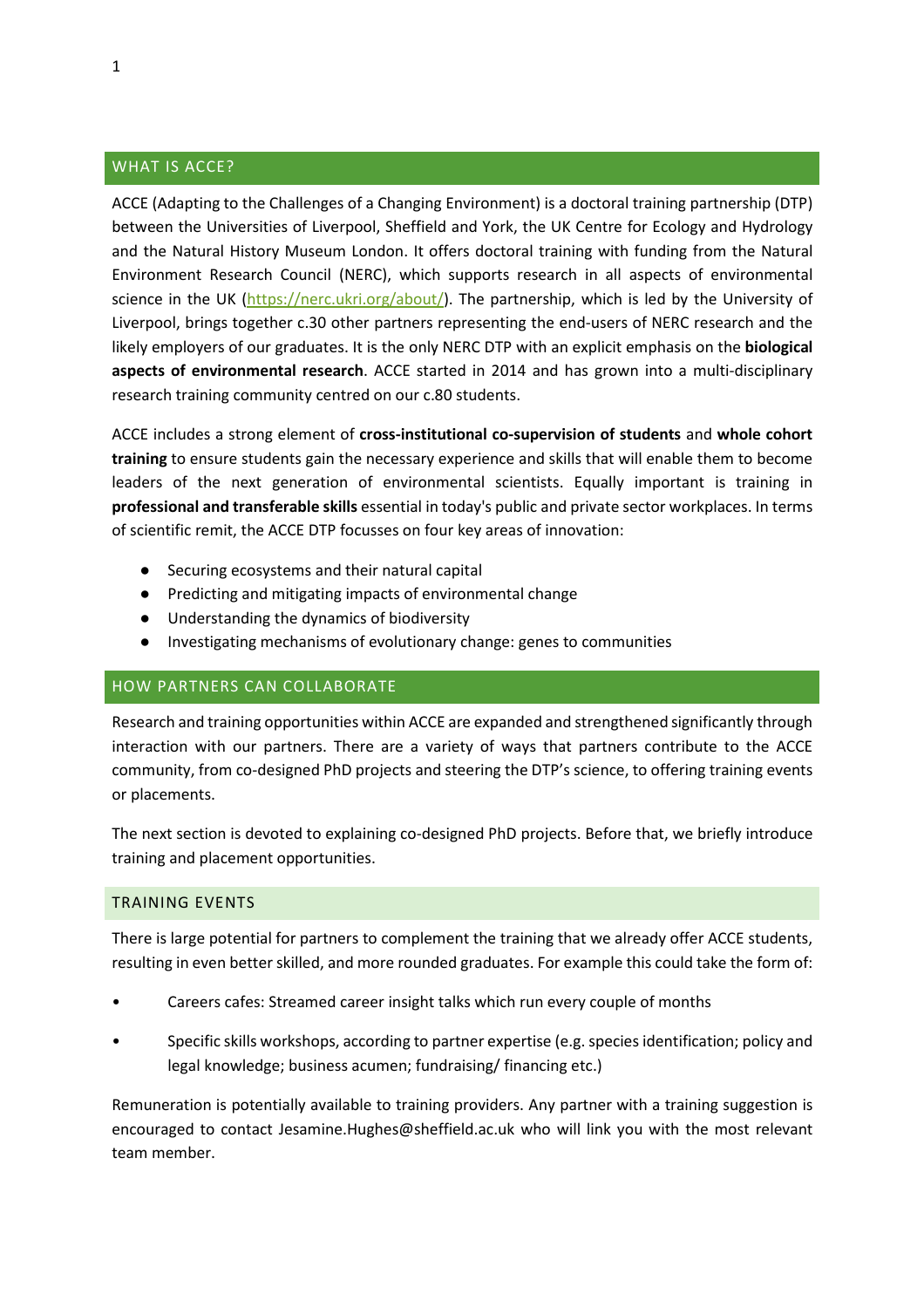# PLACEMENTS (AKA INTERNSHIPS)

Hosting a placement can be a good starting point if you are interested in ACCE, but not yet able to make a broader commitment

- One of our talented students will add value to a project of up to 3 months, working embedded within your organisation for mutual benefit
- Your ACCE Student will work with you to shape the objectives and parameters of the project, so that both your interests are met

For more details on planning a placement and securing funding for it, see Appendix A.

# CO-DESIGNED, COLLABORATIVE PHD PROJECTS

Specific collaborative PhD projects are bespoke projects that aim to produce new scientific evidence that's relevant to your organisation's strategic direction. This tailored approach is for partners who have broad questions they would like to explore and on which they would like to bring in academic expertise.

*What does a collaborative PhD project mean?* Note the UKRI Vision for Collaborative Training is very broad:

"A first-rate, challenging research training experience, within the context of a mutually beneficial research collaboration between academic and partner organisations in the private, public and civil society sectors"

In this context, a collaborative PhD offers benefits to the student such as:

- Training, facilities and expertise not available in an academic setting alone
- Experience of a diversity of approaches with an applied/translational dimension
- Significantly enhancing future employability

And benefits to the partner organisations, broadly:

- A motivated, high-quality doctoral student undertaking cutting-edge research relevant to your priorities and objectives
- Explore topic areas and collect high quality data for long term benefits to your organisation.
- Get a fresh academic insight to your ideas and shape the future strategy for your organisation

# PATHWAYS TO CO-DESIGNED COLLABORATIVE PHD PROJECTS

Importantly, all collaborative PhD projects have the following features in which partners:

- develop the scientific project together with the academic supervisor(s)
- help to shortlist applicants
- guide the project throughout as a co-supervisor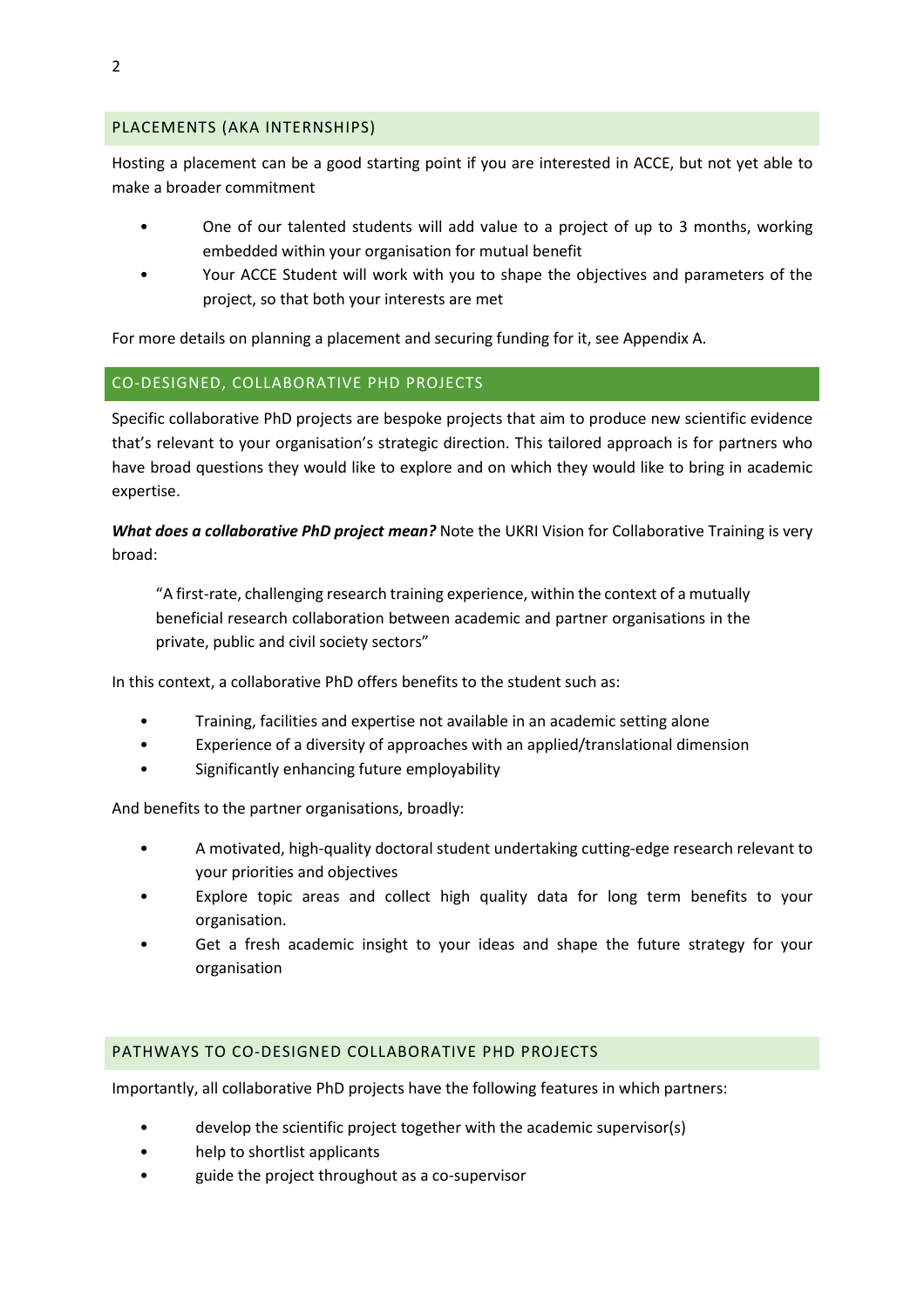• give the student a unique career-relevant experience including, but not limited to, hosting them for some time

Specifically, we have four collaborative PhD project pathways, which can suit a variety of partner situations. Note that we strongly recommend a formal Collaboration agreement between the partner and the academic institution for all types of project. The four pathways are:

*Co-funded projects:* 33-50% of funding comes from the partner, with the remainder coming from ACCE. The partner benefits from this level of investment by gaining a high level of influence over the research objectives and direction of the project at all stages.

*CASE projects:* The partner contributes £1,000 p.a., and undertakes to host the student for a mandatory placement, and co-supervise the student throughout the project (https://nerc.ukri.org/funding/available/postgrad/focused/industrial-case).

"*Highlight theme" projects:* These projects match the end-user focussed annual theme. ACCE will organise a workshop to help match make researchers and partners towards timely and impactful project ideas. Projects that fit the theme benefit from a boost in the likelihood of recruitment, and potential synergies from related projects starting in the same year. Please check Partnerships page on our website for any new details as Highlight themes and activities will differ each year.

*Collaborative projects:* These flexible projects fall outside the more strictly defined pathways above, but still involve some level of interaction between the academic and partner organisations in the supervision and running of the project. They are particularly useful if the partner is not eligible to be a CASE partner (notably if an overseas or independent Research Organisation [RO]).

# COLLABORATION VIA CO-FUNDED PROJECTS

Via this route, the partner contributes 33-50% of the funding for the project. This route is potentially open to any organisation, including research organisations (ROs). As a funder of research via this pathway you may have specific requirements which you can discuss with a potential partner and our Partnerships Offer Jes Hughes (Jesamine.Hughes@sheffield.ac.uk).

The ACCE bid contained proposals for co-funding with a small number of partners. ACCE's commitment to the partners in the bid will take precedence over new offers, but we can accommodate more as appropriate. The final decision about whether to release NERC funding to match a partner's funding in any given year lies with the Management Board.

If you offer co-funding, we can offer:

- Extra help to develop the proposal, including finding the best matched supervisor
- 3.5 or 4-year duration projects
- More flexible project start dates
- A simpler recruitment process.

A co-funded project must have a feasible scientific proposal that meets the remit requirements (see below under "How does a PhD project start"), and needs two or more ACCE academic supervisors (at least one from a University).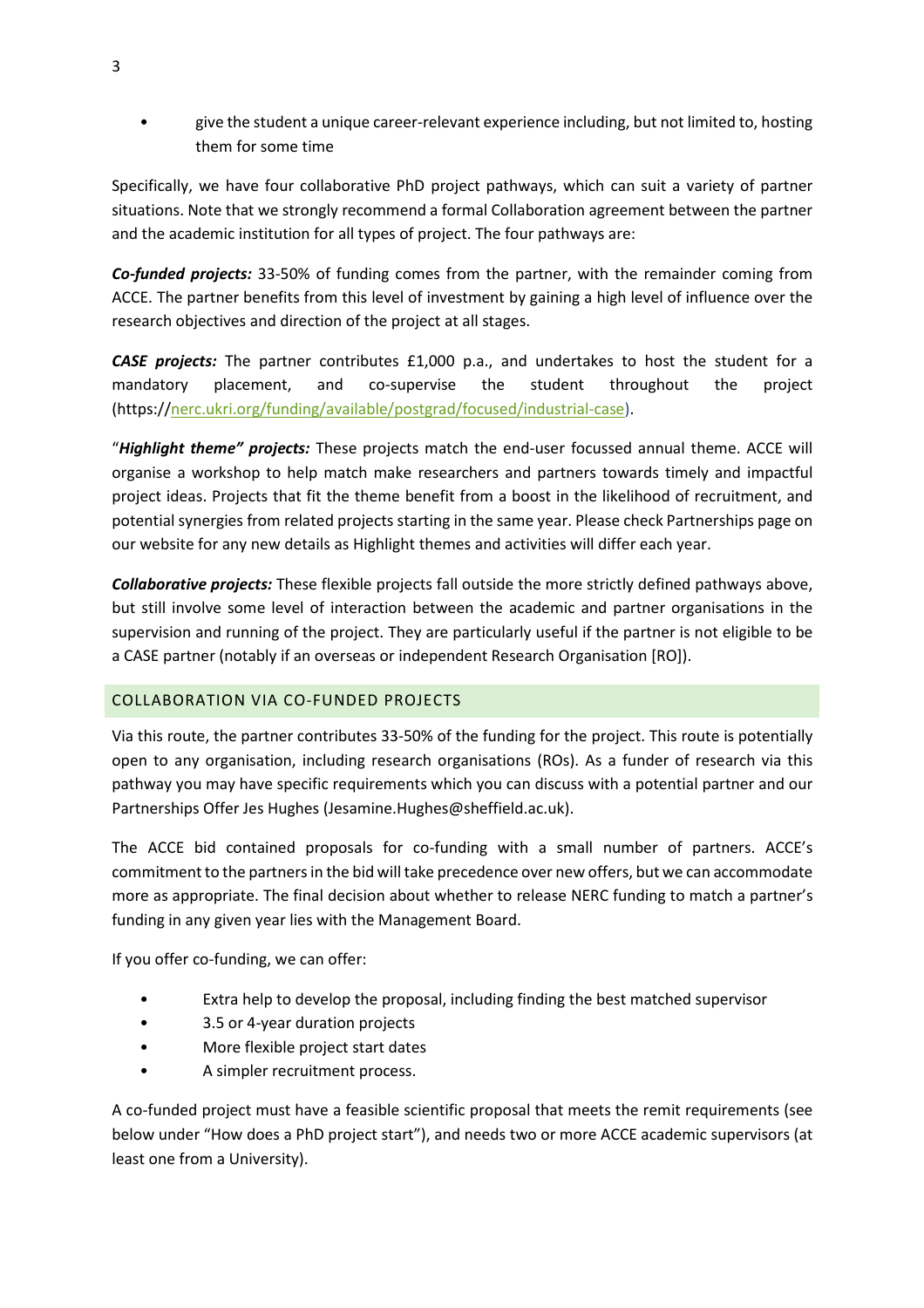#### COLLABORATION VIA A CASE PARTNERSHIP

The CASE (Co-operative Awards in Science and Engineering) scheme aims to promote partnerships between Higher Education Institutions (HEIs) and other bodies, which will enhance the training received by the PhD student and will help the student to gain first-hand experience of work outside a purely academic environment.

CASE partners will act as one of the student's co-supervisors and will give a financial contribution towards the costs of the project of £1,000 per annum (formalised by a contract with the hosting ACCE institution). The student should work embedded at the host organisation for between 3 and 6 months within the funded period (which is normally 3.5 years). The detailed objectives of this mandatory placement can be negotiated between the student, the partner and the other supervisors, but we recommend they are planned and conducted in a similar way to the optional placements.

We have a target of 40% of our projects receiving CASE support (NERC expects 25%), so CASE project proposals have a higher probability of being advertised and recruiting than standard projects.

#### **Who can be a CASE partner?**

An eligible CASE partner may be any non-academic organisation within the public, private or third sector (see https://nerc.ukri.org/funding/available/postgrad/focused/industrial-case). NERC has previously stated that CASE partners should be UK based but international partners can be eligible if they offer the opportunity for students to gain skills that could not be provided by a UK-based equivalent, which could be justified by providing highly specialist skills unique to an organisation's geographical location, facilities, or way of working. Organisations that are eligible to receive UKRI research grants in their own right (so-called Research Organisations, ROs or IROs) are no longer eligible to be CASE partners. If your organisation is affected by these restrictions, you can still plan a *non-CASE collaborative project* or a *Highlight Theme* project

### HOW DOES A PHD START? UNDERSTANDING THE ACCE RECRUITMENT PROCESS

Selection occurs based on the quality of both the project idea and the student to be appointed, and it starts approx. 1 year before the student starts their studies.

If you can identify someone with appropriate research interests from ACCE academic partner institutions (Universities of Liverpool, Sheffield or York, UKCEH or NHM) You are welcome to contact them directly to discuss your idea. If not, contact the Partnerships Officer Jes Hughes (Jesamine.Hughes@sheffield.ac.uk) and we will do our best to find you a match.

Develop your project proposal together with the ACCE researcher(s) – this is entered into a short application form. The call for proposals is sent each summer to eligible academic supervisors and it is accompanied by detailed up-to-date guidance on the selection criteria. The deadline for project submission will be in September each year. Projects submitted to ACCE will be checked for eligibility and selected for advertising to students from October to January. The top PhD candidates for each project are selected by the supervisors and collaborative partners. There is then further selection for interview by the ACCE selection panel. Interviews take place in February, and the PhD studentships usually start in October.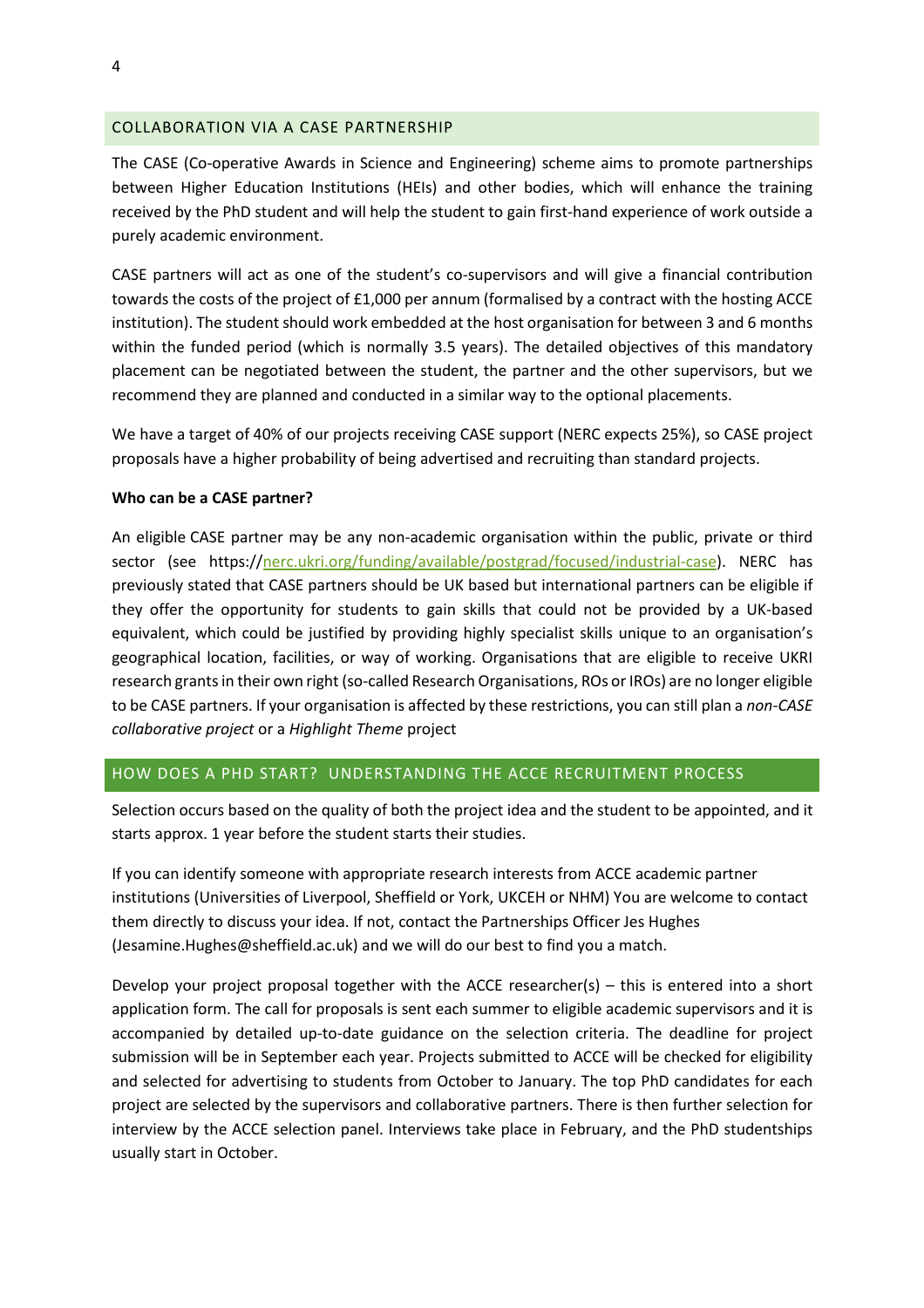

**Remit of projects:** Proposals must be sufficiently original scientifically and feasible such that they are likely to end up with the student producing a successful thesis at the end of 3.5 years. Additionally all projects must align to the ACCE remit and to NERC's remit. NERC's remit is broad and covers all environment based science.

## **Contacting us for further information**

We are available to discuss your objectives and find the best way to put your project together and bring it to life. Support options:

- Contact the ACCE partnerships sub-committee via Partnerships Officer Jesamine Hughes (Jesamine.Hughes@sheffield.ac.uk).
- Visit our website acce.shef.ac.uk/.
- Individual academic supervisors; contact a researcher directly from their institution's website if you are interested in their research as showcased on their profile.

# APPENDIX A: FAQ'S FOR HOSTING A STUDENT THROUGH THE ACCE DTP PLACEMENT SUPPORT SCHEME

#### WHAT CAN ACCE PROVIDE SUPPORT FOR?

ACCE can provide financial support for students undertaking placement opportunities with a range of public research organisations (non-academic), NGOs, small-medium enterprises and other private organisations, charities, trusts, local councils etc. or other parties for up to three months.

Placements may support a range of activities, including, but not limited to:

- Seeding new relationships with partners that might then progress into longer term engagement;
- Improving the student's understanding of how research is used in society and hence help them to design better research;
- Embedding the culture of Knowledge Exchange with external partners, students and supervisors.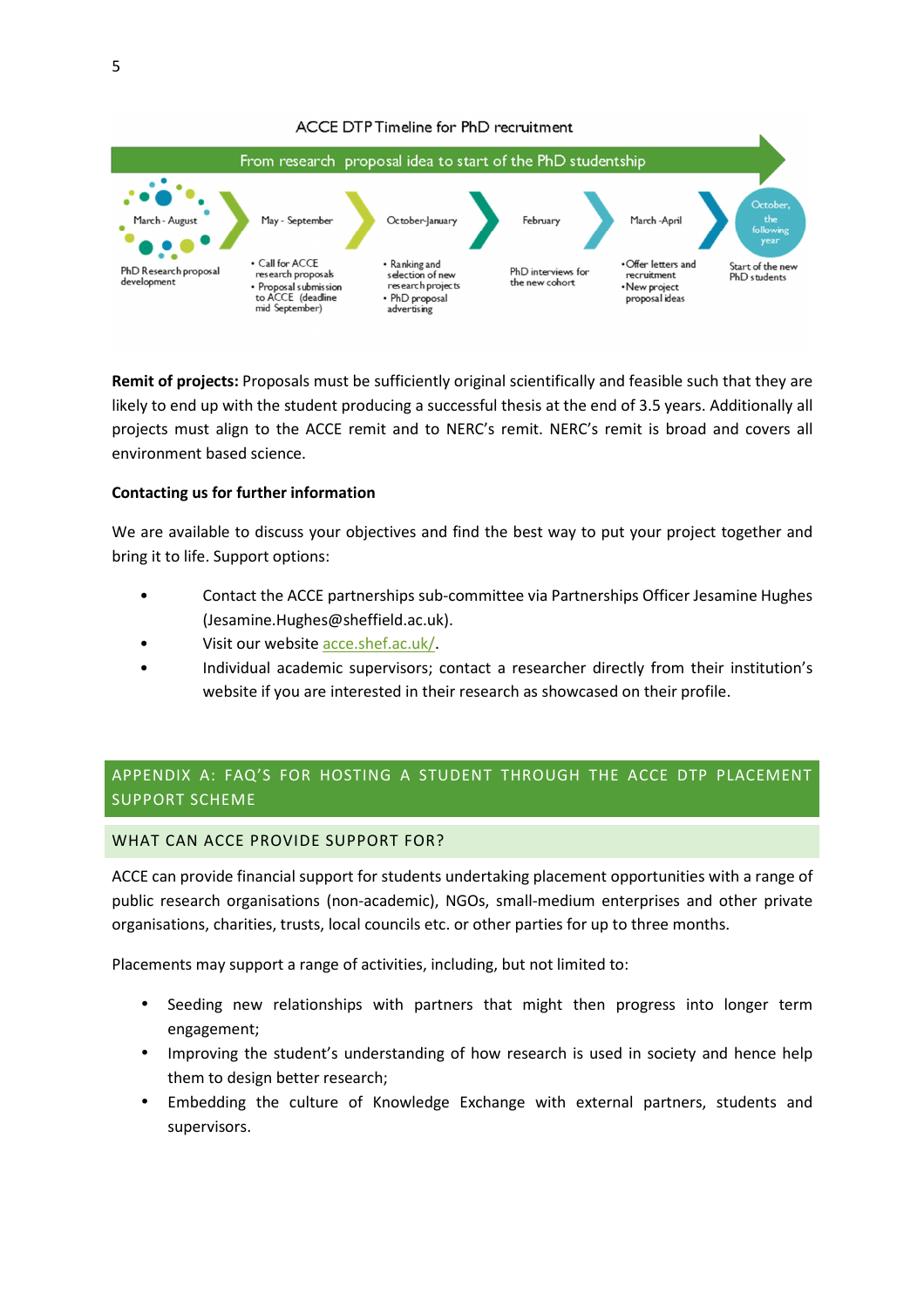The key to a successful work placement is the identification and planning of an opportunity that provides mutual benefits and positive outcomes for both the student and employer.

Many of the most effective placements are based upon project work which the employer is actively seeking to have carried out – work experience has the greatest payoff when both the employer and the student are meeting tangible objectives and needs; the student also needs to be able to reflect on what they have learned during their time with you.

# WHAT DOES A GOOD IDEA FOR A PLACEMENT LOOK LIKE?

The placement should be a well-justified enhancement to the Ph.D. training. It should provide relevant training on subject-specific or generic transferable skills identified in their training need analysis or the UK Researcher development framework (https://www.vitae.ac.uk/vitae-publications/rdfrelated/researcher-development-framework-rdf-vitae.pdf/view).

At the same time, ACCE wishes to incentivise genuine engagement with non-academic end users of research with this scheme. Placements are intended to help students understand how their research and professional skills can be used in a broad but relevant context.

Placements should ideally be discrete projects and they must be well planned and managed.

They should provide experience at a level appropriate for a postgraduate student.

Examples of different types of placements include:

- Conducting surveys, analysing data and producing reports.
- Investigating efficiency and cost-saving activity.
- Managing, delivering a particular service for a period of time.
- Joining specific teams to assist in the delivery of their activities and projects.

Non-research roles such as:

- Teaching in schools, using the Researchers in Residence scheme, or through other mechanisms
- Policy developing policy or working in a related setting, such as a government department, local authority, non-departmental public body, professional association, charity, research funder or medical organisation;
- Media a wide variety of roles are possible here that help students understand the wider societal context of their research. Such placements could include working in science communication roles or other roles in a press office, science publishing company, zoo, museum or botanic garden etc.

# HOW IS THE PLACEMENT PLANNED AND FUNDED?

ACCE Students may approach you through one of two routes:

• by approaching you directly to negotiate a placement project opportunity;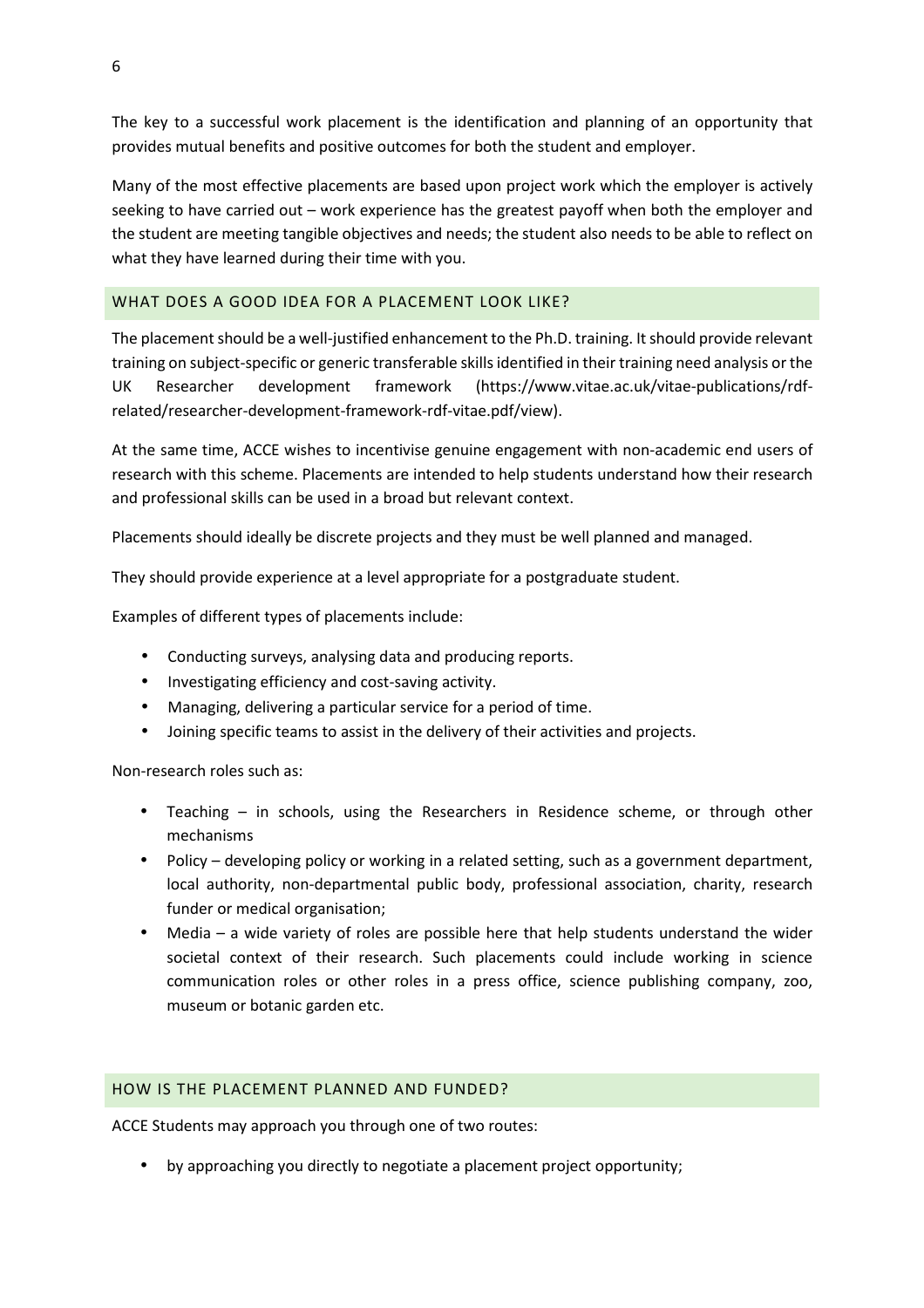• by responding to an advertisement placed on your behalf;

In either case, you may wish to hold a formal interview for the role or discuss a potential project proposal for placement in person with the student, or have a web communication and decide whether it will be mutually beneficial for you and the student.

When you have decided whether you would like to proceed with the placement and provide the opportunity to the student, they will formally apply for financial support through the **ACCE placement support scheme**. Applications are accepted on a rolling basis, and the placement may start at any time of year. You should agree with the student on timing that fits both with your priorities and with managing their PhD.

The student needs to apply for ACCE placement support to the ACCE Management board. The support includes – payment of stipend (at RCUK standard rate) for the duration of the placement, travel and accommodation costs as well as some occasional expenses.

Placement support is awarded on a competitive basis, and the ACCE Management board will evaluate applications based on criteria reflecting the benefit/impact, added value to the student's programme of study, and value for money.

We will require the Placement provider to confirm that they wish to host this student during their placement and, if placement support is granted they will:

- Provide the necessary resources to complete the placement and relevant training: computer/workstation, desk, appropriate personal protective equipment (where necessary; other equipment etc.;
- Take due care for the health and safety of the student and will ensure that the work the intern will undertake has been risk-assessed and that reasonably practicable control measures are in place;
- Make the necessary arrangements in their organisation to accommodate the placement;
- Cover any additional costs regarding the work the student will undertake to complete the tasks described in the placement proposal;
- Enter into a placement agreement with the research organisation to formalise expectations on both sides;
- Provide the Intern with an induction to the organization and the role the Intern will be carrying out.
- Complete a short Host Feedback Report following the placement.

# WHAT DOES THE RELATIONSHIP WITH THE ACCE STUDENTS LOOK LIKE?

It will be helpful for both you and the intern if you are clear about how the placement will be managed before the project or placement begins.

Therefore, we recommend that you agree the following:

• The purpose of the project/role and how it sits with the aims of the organisation;